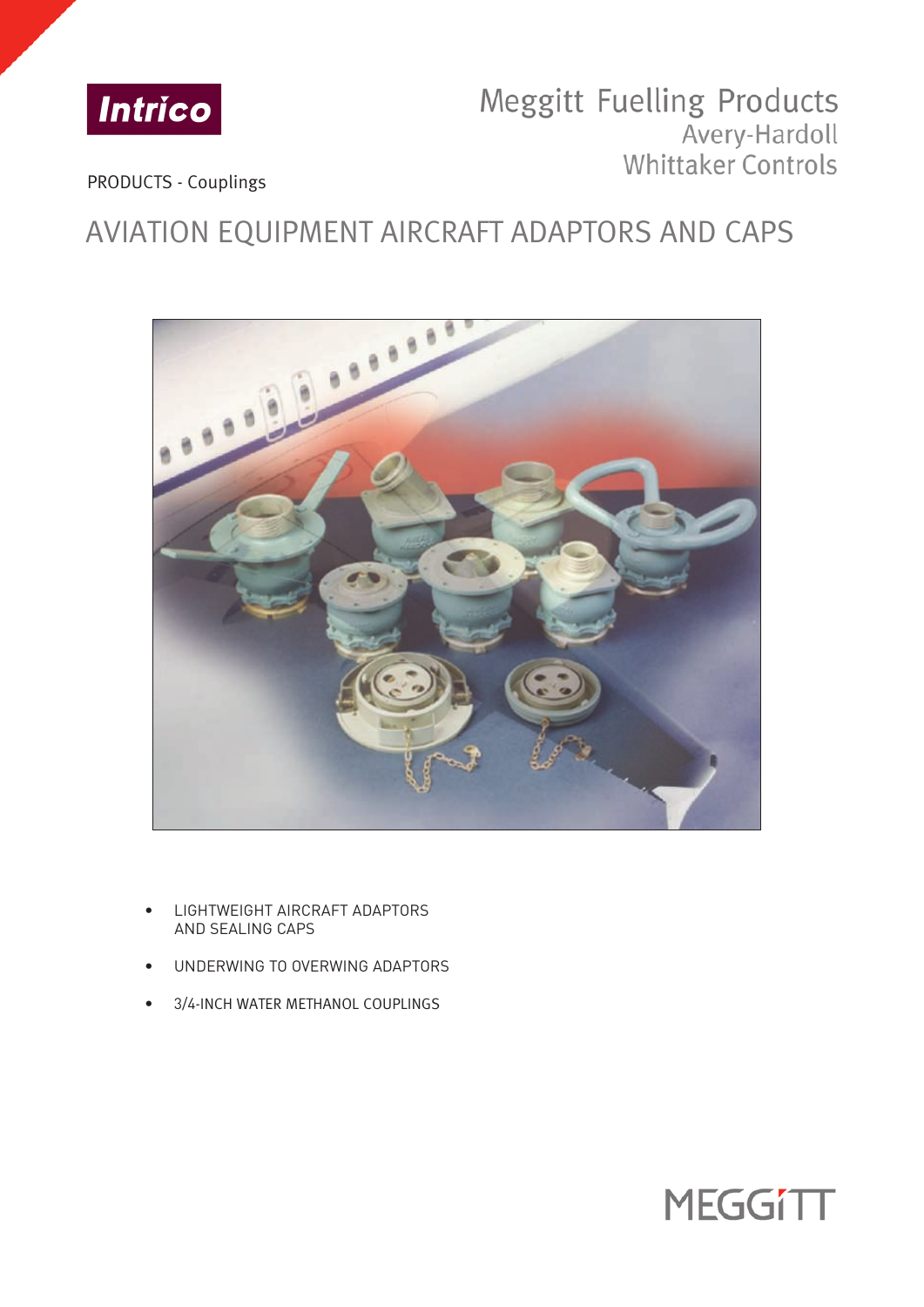## LIGHTWEIGHT AIRCRAFT ADAPTORS

Avery-Hardoll lightweight adaptors have been developed to meet the requirements of high-speed fuelling; they comply with Ministry of Defence specifications and are approved by the CAA for civil aircraft use.

The adaptors are available in three sizes with varying types of fuel system connection; all units are manufactured to accept the International standard 2 1/2-inch three point bayonet, hose end refuelling nozzles. These units can also be used as bottom loading or priming points on refuelling vehicles.



|                  |             |                                                                       | <b>WEIGHT</b> |      |
|------------------|-------------|-----------------------------------------------------------------------|---------------|------|
| PART No.         | <b>SIZE</b> | <b>ATTACHMENT</b>                                                     | lb            | kg   |
| FCMX110M2        | 11/2"       | 4 point square attachment flange and 11/2" BSP screwed<br>connection  | 1.62          | 0.74 |
| <b>FCMX113M2</b> | 11/2"       | 8 point round attachment flange (direct mounting)                     | 1.62          | 0.74 |
| FCMX103M2        | 21/2"       | 4 point square attachment flange and 2 1/2" BSP screwed<br>connection | 2.25          | 1.02 |
| <b>FCMX129M2</b> | 21/2"       | 8 point round attachment flange (direct mounting)                     | 2.06          | 0.93 |
| <b>FCMX1307</b>  | 21/2"       | 4 point square attachment flange with 36 1/2° elbow                   | 1.62          | 0.74 |



FCMX103M2







FCMX113M2



FCMX1307



FCMX110M2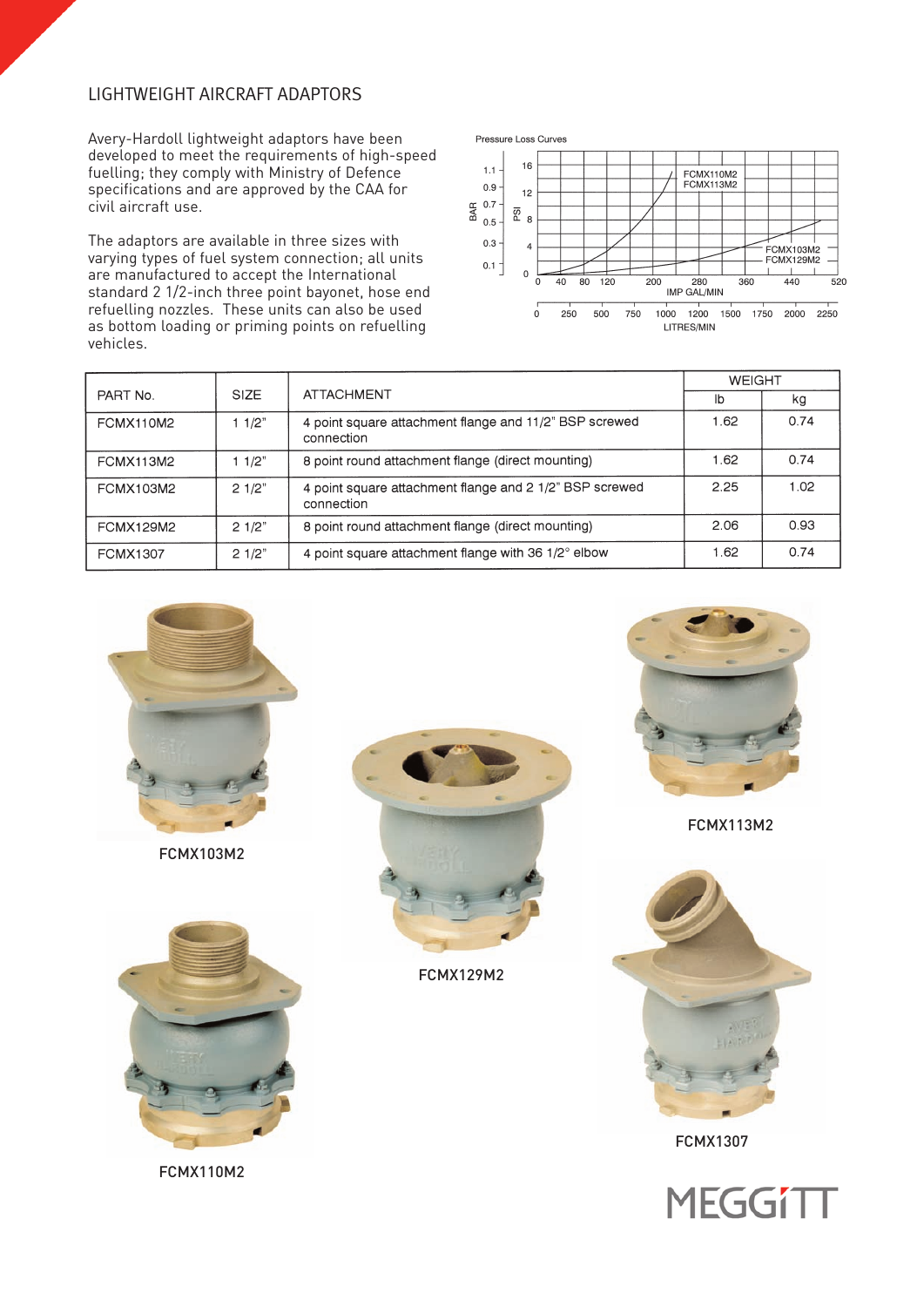## Sealing caps

Avery-Hardoll connectors and adaptors should be fitted with sealing caps to prevent the ingress of dirt and water. The sealing caps are provided with a dual `O' ring spring-loaded seal, together with three equally disposed roller assemblies to facilitate locking and unlocking the bayonet flange.





FCMX109

|                    |                                                                                                                                                        | <b>WEIGHT</b> |      |
|--------------------|--------------------------------------------------------------------------------------------------------------------------------------------------------|---------------|------|
| PART No.           | <b>DETAILS</b>                                                                                                                                         | lb            | kg   |
| <b>FCMX109</b>     | Lightweight cap and attachment chain                                                                                                                   | 0.51          | 0.22 |
| FCMX109A           | Lightweight cap and attachment cable                                                                                                                   | 0.51          | 0.22 |
| <b>FCMX441</b>     | Combined access door and sealing cap, complete with a moisture<br>deflecting fairing around the handle locking mechanism and a chain<br>box and chain. | 1.56          | 0.72 |
| <b>FCMX441-SP2</b> | Combined access door and sealing cap, with a modified chain box and<br>chain.                                                                          | 1.56          | 0.72 |

## UNDERWING TO OVERWING ADAPTORS

To facilitate overwing fuelling, a lightweight adaptor can be fitted with a handle assembly; this combination is offered as an underwing to overwing adaptor. In use, the thread on the lightweight adaptor is screwed into a flexible hose terminating in a trigger nozzle; the unit is then coupled to the fuelling bowser's hose unit.





FCMY267 FCMY266

|                |                                                           | <b>WFIGHT</b> |     |
|----------------|-----------------------------------------------------------|---------------|-----|
| PART No.       | <b>DETAILS</b>                                            | lb            | ĸq  |
| FCMY266        | 11/2" BSP comprising FCMX110M2 aircraft unit with handles | 3.1           | 1.4 |
| <b>FCMY267</b> | 21/2" BSP comprising FCMX103M2 aircraft unit with handles | 4.2           | 1.9 |

### Wear gauge

TASS5050 - Available for checking bayonet lug wear on aircraft adaptors.